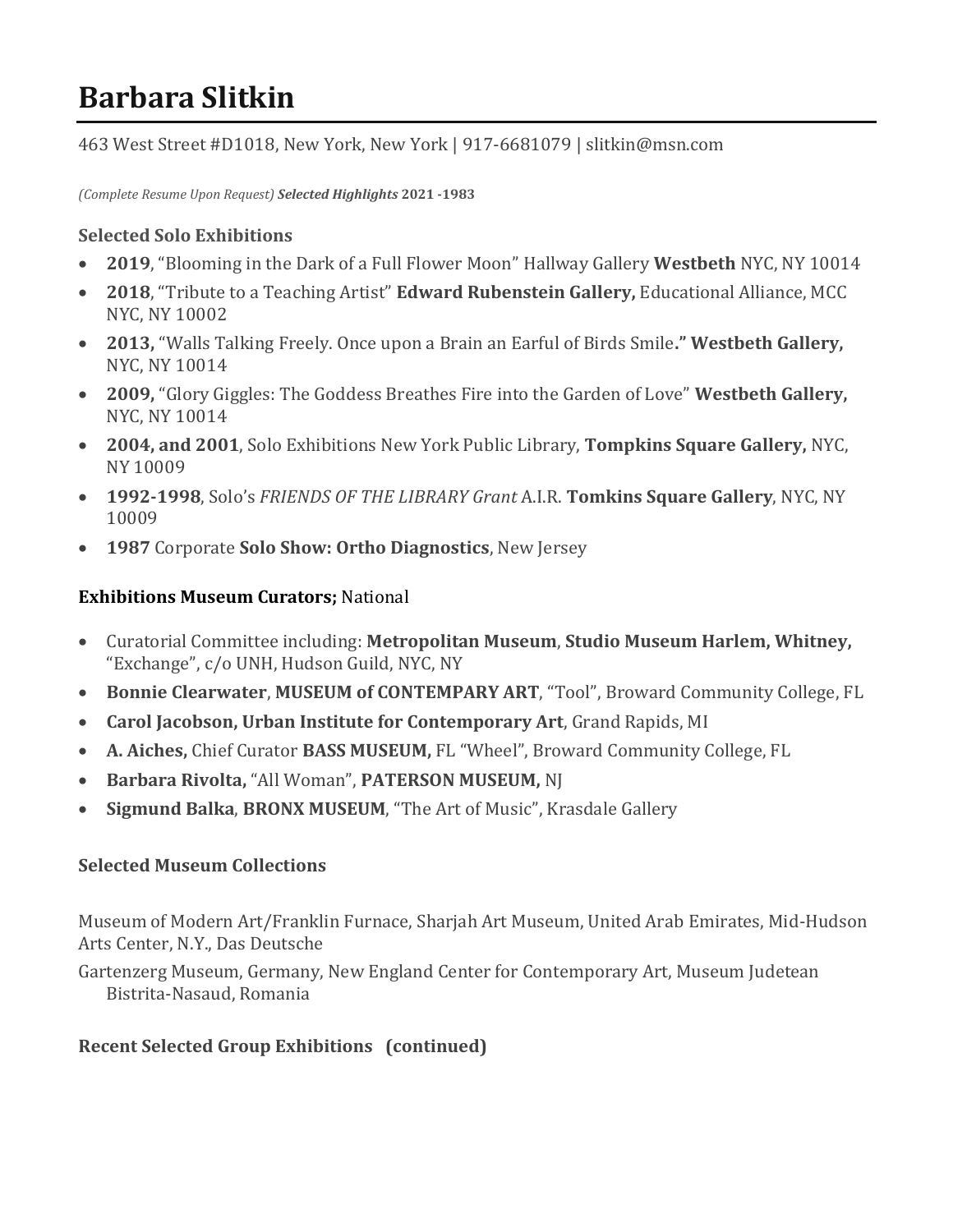- Current, **2021** [Virtual Exhibition: Forever Young, Presented by AARP / Curator Holly Gordon](https://www.islipartmuseum.org/2021_Vshow_Young.html) Islip Art [Museum](https://www.islipartmuseum.org/2021_Vshow_Young.html) , http://islipartmuseum.org/2021\_Vshow\_Young\_a-c.html, https://www.youtube.com/watch?v=imygTfuyQb4&t=2s
- Current to December 2021 Rewriting Herstory: Women Making the World Better on Artsy, Presented by Drawing Rooms https://www.artsy.net/show/drawing-rooms-rewritingherstory-women-making-the-world-better?sort=partner\_show\_position
- Current 2021, Lost & Found: A Personal Vision of the Pandemic, New York Artists Circle (Website) [New York Artist Circle Curated Show](http://nyartistscircle.com/curated-shows/lost-and-found) **Lois Bender and Co**.
- 2021, Fragile Earth curated for NYAC, **Fran Beallor, Barbara Sherman,** https://nyartistscircle.com/curated-shows/fragile-earth
- 2021 Every Woman Biennial "My Love is Your Love" Copeland Gallery, **Curated by London EWB Directors Eddy Grattan Bellew,** London, England
- 2021 Drawing Challenge XXI website exhibition, Curated **Jason Mc Coy Gallery**, NYC, NY
- 2021, 23rd Postcards from the Edge (Online due to Covid)
- 2021, 23rd Postcards from the Edge (Online due to Covid)
- 2020-21 "Holiday" **Julie Torres,** LABspace, Hillsdale, New York 2021
- 2020 Virtual Art Jam, Hudson Guild Gallery, **Jim Furlong** NYC, NY
- 2020, Save the Earth: Artists Respond to Climate Change, curated **Barbara Sherman, Fran Beallor, NYAC**: Art at First (Virtual Showing, [https://artatfirst.blogspot.com/2020/10/barbara](https://artatfirst.blogspot.com/2020/10/barbara-slitkin.html)[slitkin.html](https://artatfirst.blogspot.com/2020/10/barbara-slitkin.html) )
- 2020 "Why New Yorkers Love NYC Now "**The Gothamist** Virtual Show: https://gothamist.com/artsentertainment/new-yorkers-why-they-love-nyc-now-more-ever?mc\_cid=6e4aa7ded1
- 2020 Exhibit Self Isolation: Ruby Projects Virtual Show
- 2019, "Be Mine", **Julie Torres** LABspace**,** Hillsdale, New York
- 2019, "Art is Money Money is Art", curator **Edoardo Marcenaro,** East Village ART VIEW NYC, NY 10003
- 2019 Flags for the New Land, **Basha Mon**, The Center for Contemporary Art, Bedminster, NJ. 07921
- 2019 Love / Hate, **Local Project** curated LIC, NY, 11101
- 2018 EtTu Art Brute! **Andrew Edlin Gallery** NYC, NY
- 2018 "Postcards from the Edge" **Hosted by Visual AIDS at Gallery 524,** NYC, NY 10001
- 2016 Postcards from the Edge"
- 2018- '19, 23rd Annual Invitational Friends, **Pleiades Gallery,** Chelsea, NYC, NY 10001
- 2018, Small Works Invitational, **Pleiades Gallery,** Chelsea, NYC, NY 10001
- 2017**,** Rick Kreiger, Jim Furlong "Me, My Selfie & I," **Rick Kreiger, Jim Furlong** Hudson Guild Gallery**,** Chelsea, NYC, NY 10001
- 2017, Invitational Small Works**, curated, Blue Mountain Gallery,** Chelsea NYC, NY 10001
- 2015, "BIG", **Suzan Shutan, Susan Carr,** Central Booking NYC, NY 10009
- 2015-'16 "Square Foot", **Projects Gallery;** ART BASEL Miami Beach FL
- 2015, "Invitational Small Works" **Blue Mountain Gallery,** Chelsea NYC, NY 10001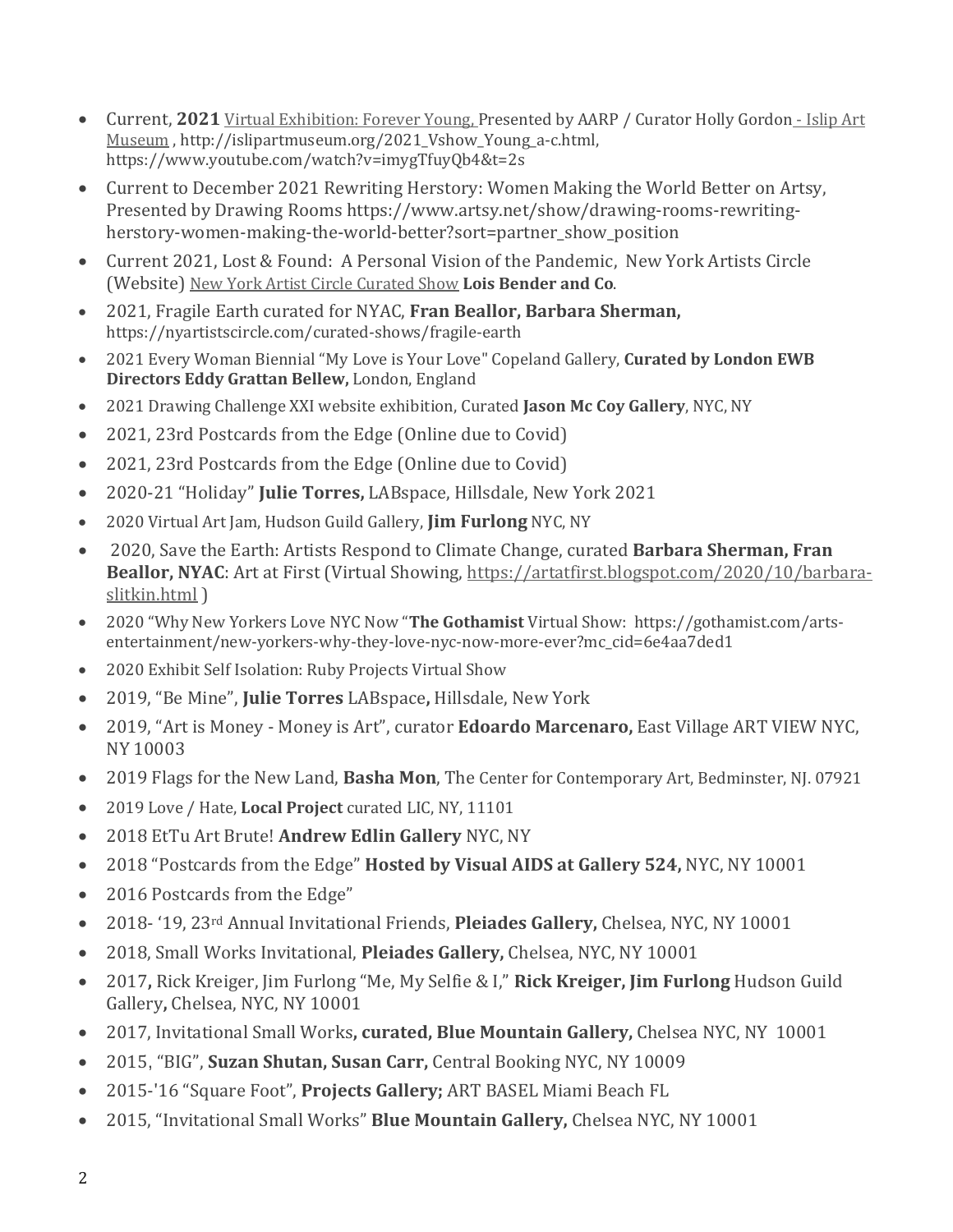• 2011 "FRACKING: Art and Activism Against the Drill" curator **Ruth Hardinger** Exit Art**,** NYC, NY

#### **Selected Reviews and Features**

- Eileen Watkins, **STAR-LEDGER,** (Paterson Museum)
- Pepe Karmel, **NEW YORK TIMES** (Art in General)
- Eileen Watkins, **STAR-LEDGER**," Dealers Private Collection" (Avian Awards Gallery 1980-1990)
- Howard Thompson **NEWS 4 NEW YORK** "Art with a Point of View"
- Vivian Rainer, **NEW YORK TIMES,** (Bronx Museum)
- Dagen Julty, **DOWNTOWN**, "Aspiring in New York"
- James Dellafiora, **VILLAGER,** "Artist Captures E.V. Gardens"

#### **Awards and Honors, Teaching**

Educational Alliance Painting and Drawing for Adults, NYC 1997-20018 Milbrook Center, Fine Arts Classes for Mothers, 1998 Westbeth Artist Community by Jury 1994 New York City Artist Certification Jury award 1988 "Small Works Invitational" Juried Blue Mountain Gallery, Soho NYC "Wheel" National Multi-Media Exhibition Juror A. Aiches Chief Curator Bass Museum Best Oil," Juried Exhibition Times Square, Nicolas Cortes Ottendorfer Artist in Residence, New York Public Library 1994 1995 Life Drawing Instructor, Ottendorfer Library NY 1994-1995 Artist-In-Residence, Grant. Friends of the Library Tompkins Square, 1992-1996 NYC Instructor Life Drawing Tompkins Square Library, NYC 1992-1996 Scholarship: Montclair State College. Performance Art, Pat Oleszko. Juried Member of the National Society of Mural Painters. Juried Manhattan Arts Salute to Liberty Competition. Mural Commissions, including Union County Board of Education, NJ. Art Decathlon, Fall Carnival, Judge Dorothy Friedman c/o Colab, NYC